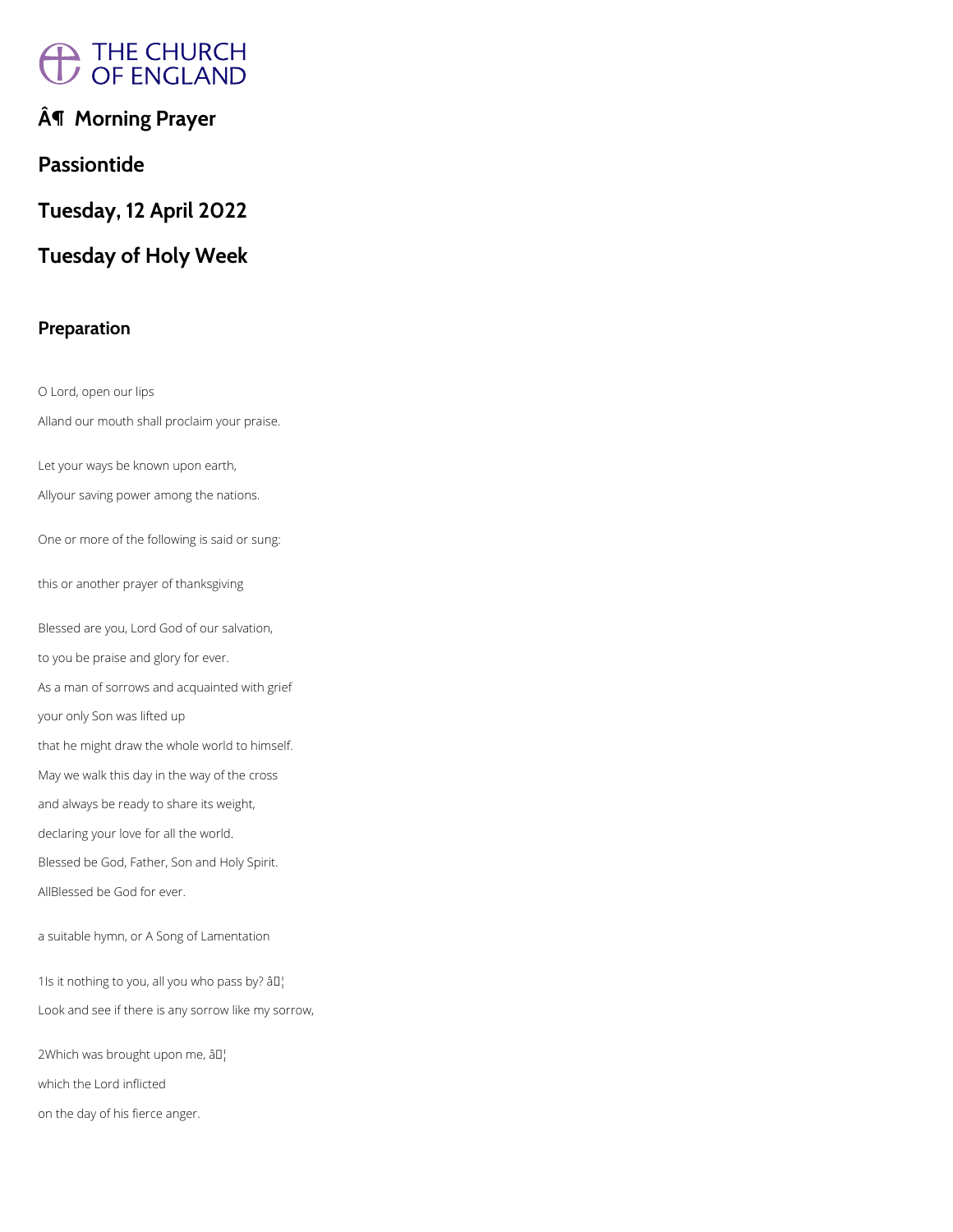3For these things I weep;

my eyes flow with tears;  $\hat{a} \Pi_1^{\dagger}$ 

for a comforter is far from me,

one to revive my courage.

4Remember my affliction and my bitterness,  $\partial D_i$ 

the wormwood and the gall!

5But this I call to mind,  $\partial \mathbb{I}^1$ 

and therefore I have hope:

6The steadfast love of the Lord never ceases,  $\partial \mathbb{I}^1_1$ 

9The Lord is good to those who wait for him,  $\partial D_i$ to the soul that seeks him.

10It is good that we should wait quietly âD!

his mercies never come to an end;

7They are new every morning;  $\partial \mathbb{I}^1$ 

great is your faithfulness.

8âDOThe Lord is my portion, âDO says my sâDu!,

âDDtherefore I will hope in him.âDD

12According to the abundance of his steadfast love;  $\partial D_i$ for he does not willingly afflict or grieve anyone.

for the salvation of the Lord.

11For the Lord will not reject for ever;  $\hat{a} \mathbb{I}^{\dagger}$ 

though he causes grief, he will have compassion,

Lamentations 1.12, 16a,b; 3.19, 21-26, 31-33

AllGlory to the Father and to the Son

and to the Holy Spirit;

as it was in the beginning is now

and shall be for ever. Amen.

This opening prayer may be said

The night has passed, and the day lies open before us;

let us pray with one heart and mind.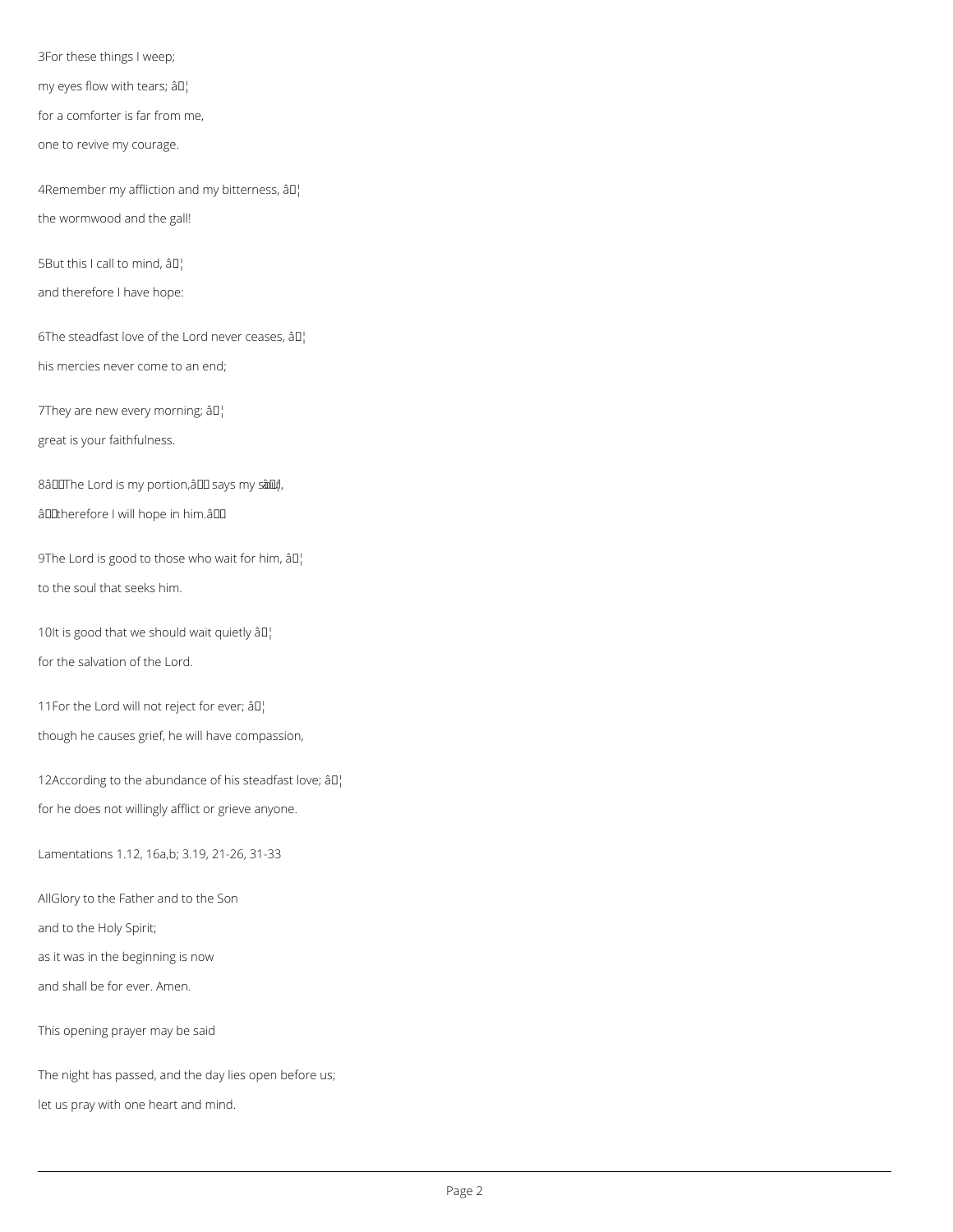Silence is kept.

As we rejoice in the gift of this new day, so may the light of your presence, O God, set our hearts on fire with love for you; now and for ever. AllAmen.

## **The Word of God**

#### **Psalmody**

The appointed psalmody is said.

## **Psalm 27**

Refrain: The Lord is my light and my salvation.

1 The Lord is my light and my salvation;

whom then shall I fear? $\hat{A}$   $\hat{a}$  $\Box$ 

The Lord is the strength of my life;

of whom then shall I be afraid?

2 When the wicked, even my enemies and my foes, came upon me to eat up my flesh, $\hat{A}$  â $\Box$ they stumbled and fell.

3 Though a host encamp against me, my heart shall not be afraid, $\hat{A}$  â $\Box$ and though there rise up war against me, yet will I put my trust in him.

4 One thing have I asked of the Lord

and that alone I seek; $\hat{A}$  â $\Pi_1^{\dagger}$ 

that I may dwell in the house of the Lord

all the days of my life,

5 To behold the fair beauty of the Lord $\hat{A}$  â $\Box$ 

and to seek his will in his temple.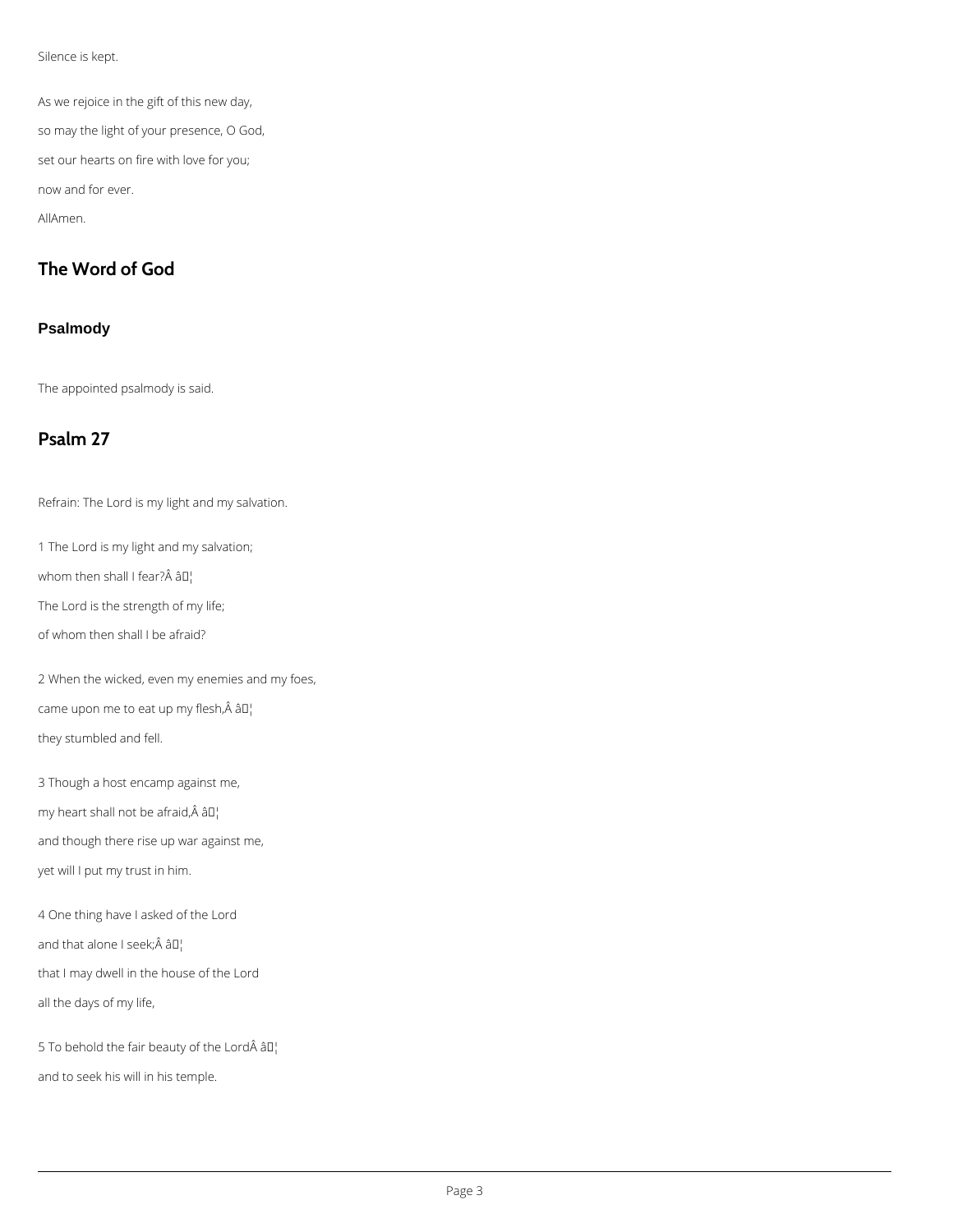6 For in the day of trouble

he shall hide me in his shelter; $\hat{A}$  â $\Box$ 

in the secret place of his dwelling shall he hide me

7 And now shall he lift up my head  $\hat{A}$   $\hat{a}$   $I$ <sup>1</sup> above my enemies round about me;

and set me high upon a rock.

8 Therefore will I offer in his dwelling an oblation

with great gladness; Â â []

I will sing and make music to the Lord. Â R

9 Hear my voice, O Lord, when I call; $\hat{A}$  â $\Box$ 

13 Though my father and my mother forsake me, $\hat{A}$  â $I$ <sup>1</sup> the Lord will take me up.

14 Teach me your way, O Lord;Â âD¦

have mercy upon me and answer me.

10 My heart tells of your word, âDDSeek my face. â EDA Your face, Lord, will I seek.

11 Hide not your face from me, $\hat{A}$  â $\Box$ 

nor cast your servant away in displeasure.

12 You have been my helper; $\hat{A}$  â $I$ ]

leave me not, neither forsake me, O God of my salvation.

lead me on a level path,

because of those who lie in wait for me.

15 Deliver me not into the will of my adversaries, $\hat{A}$  â $I_I^{\dagger}$ 

for false witnesses have risen up against me,

and those who breathe out violence.

16 I believe that I shall see the goodness of the Lord $\hat{A}$   $\hat{a}$  $\Gamma$ 

in the land of the living.

17 Wait for the Lord;

be strong and he shall comfort your heart; $\hat{A}$  â $I$ <sup>1</sup>

wait patiently for the Lord.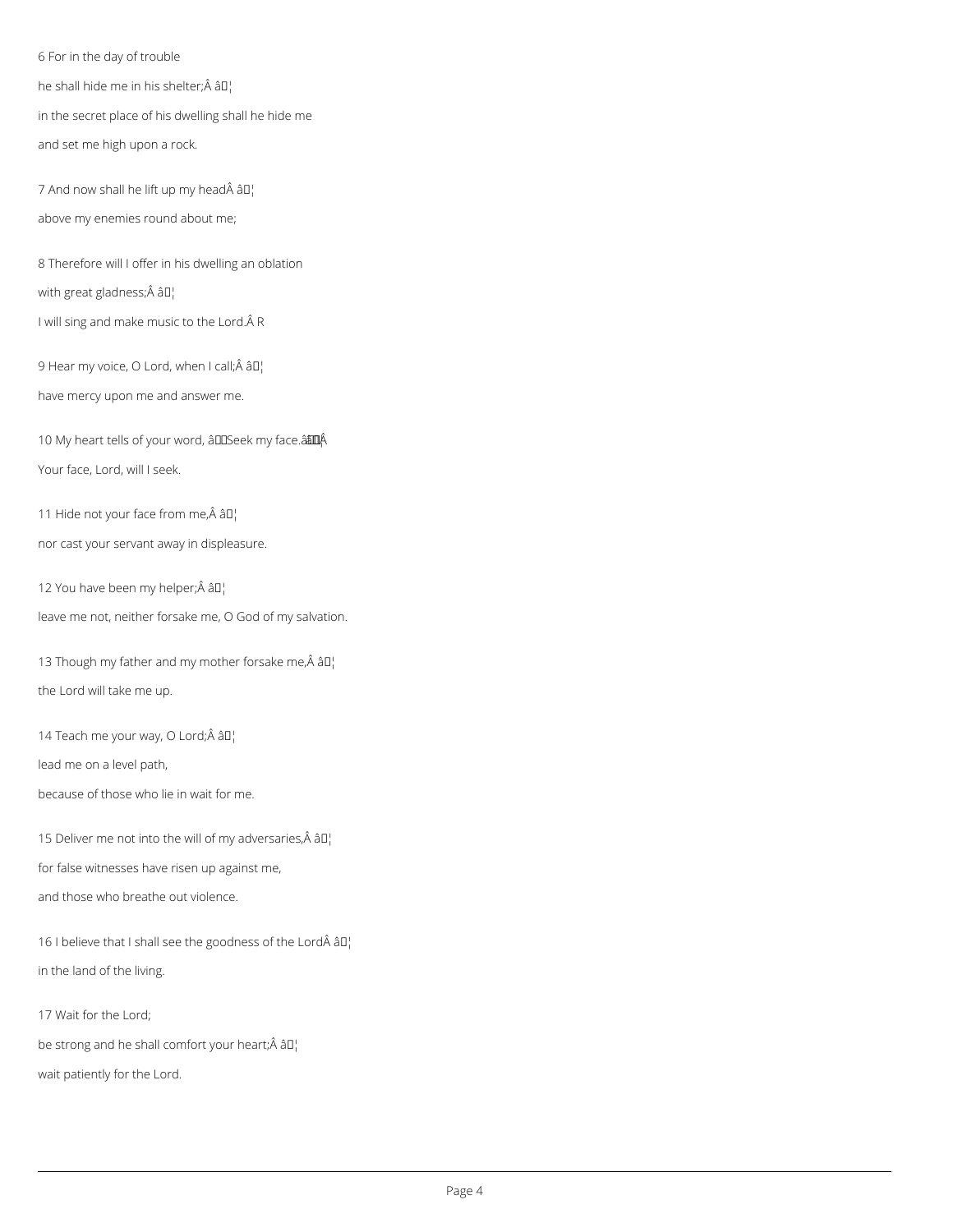Refrain: The Lord is my light and my salvation.

God, our light and our salvation, illuminate our lives, that we may see your goodness in the land of the living, and, looking on your beauty, may be changed into the likeness of Jesus Christ our Lord. Each psalm or group of psalms may end with AllGlory to the Father and to the Son and to the Holy Spirit; as it was in the beginning is now and shall be for ever. Amen.

- I am one who has seen affliction
- $\hat{A}$   $\hat{A}$  a under the rod of Godâl Lowrath;
- he has driven and brought me
- $\hat{A}$   $\hat{A}$  into darkness without any light;
- against me alone he turns his hand,
- Â Â again and again, all day long.

If there are two Scripture readings, the first may be read here, or both may be read after the canticle.

## **Lamentations 3.1-18**

He has made my flesh and my skin waste away,

- $\hat{A}$   $\hat{A}$  and broken my bones;
- he has besieged and enveloped me
- $\hat{A}$   $\hat{A}$   $\hat{A}$  with bitterness and tribulation;
- he has made me sit in darkness
- $\hat{A}$   $\hat{A}$  like the dead of long ago.

He has walled me about so that I cannot escape;

 $\hat{A}$   $\hat{A}$  he has put heavy chains on me;

though I call and cry for help,

Â Â he shuts out my prayer;

he has blocked my ways with hewn stones,

Â ĥe has made my paths crooked.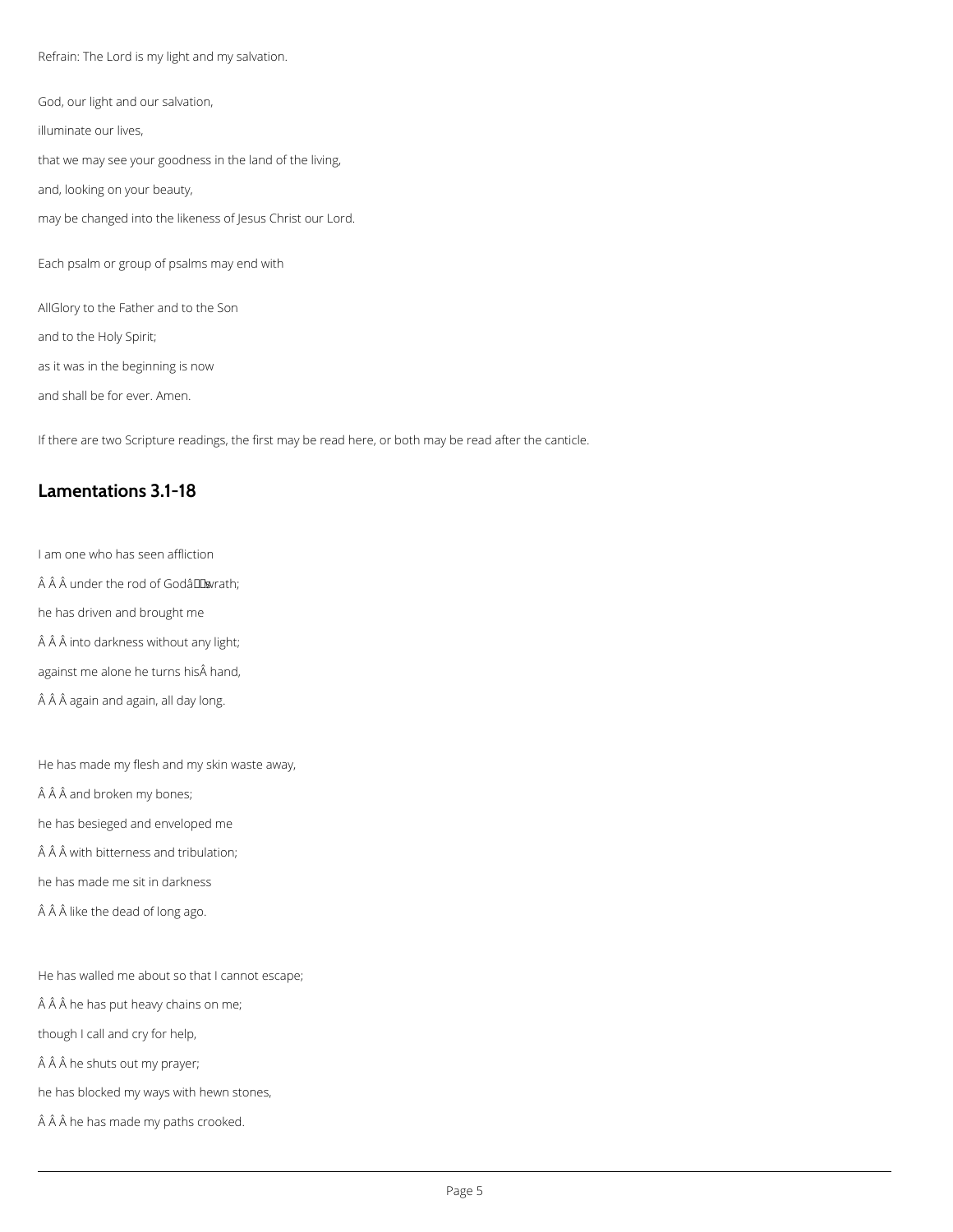He is a bear lying in wait for me,  $\hat{A}$   $\hat{A}$   $\hat{A}$  a lion in hiding; he led me off my way and tore me to pieces;  $\hat{A}$   $\hat{A}$  he has made me desolate; he bent his bow and set me  $\hat{A}$   $\hat{A}$   $\hat{A}$  as a mark for his arrow.

He shot into my vitals  $\hat{A}$   $\hat{A}$  the arrows of his quiver; I have become the laughing-stock of all my people,  $\hat{A}$   $\hat{A}$  the object of their taunt-songs all day long. He has filled me with bitterness,  $\hat{A}$   $\hat{A}$  he has glutted me with wormwood.

He has made my teeth grind on gravel,  $\hat{A}$   $\hat{A}$  and made me cower in ashes; my soul is bereft of peace;  $\hat{A}$   $\hat{A}$   $\hat{A}$  I have forgotten what happiness $\hat{A}$  is; so I say, â€~Gone is my glory,

 $\hat{A}$   $\hat{A}$  and all that I had hoped of  $\hat{B}$   $\hat{F}^M$  from the

A Song of the Lord's Gracious Deeds, or anoth**er nshetra ba Be (op angheuo 6164) fo4r**2 e (xpaamgoppenheo5,6n3b)er 43 (pagen 5594b) e said

#### Canticle

#### Refrain:

All will recount the gracious deeds of the Lord,

the praises of the Most High.

 $1W$ ho is this that comes  $\hat{a}$   $\hat{f}$   $\hat{f}$   $\hat{f}$   $\hat{f}$   $\hat{f}$   $\hat{f}$   $\hat{f}$   $\hat{f}$ 

coming from Bozrah, his garments stained crimson?

 $2W$  ho is this in glorio  $\hat{u}$  all  $\hat{v}$  apparel,

marching in the greatness of his strength?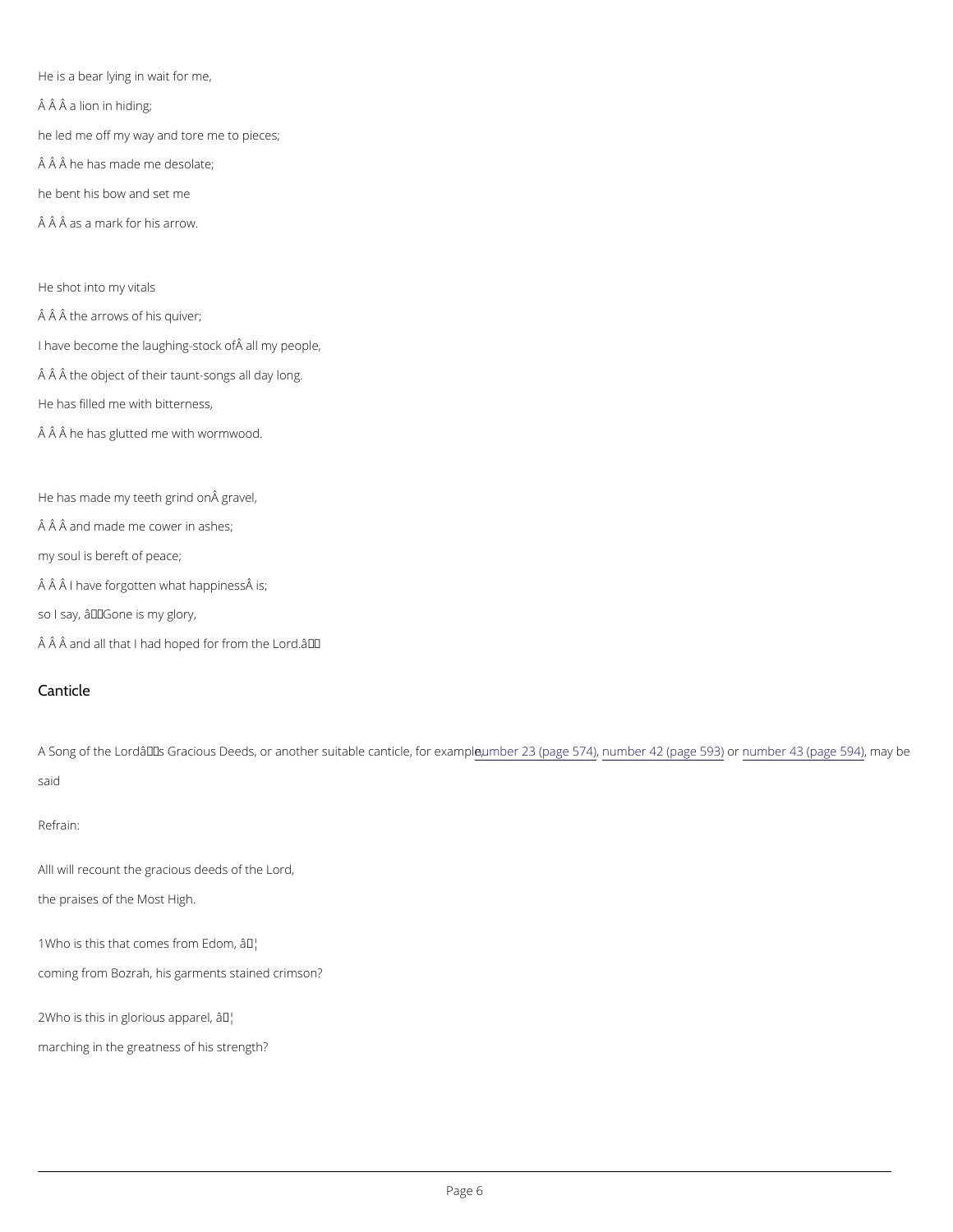$3$ â $\Box$ It is I, who announce that right has won the da $\hat{\mathfrak{g}}\Box$ 

it is I, â U says the Lord, â U for I am mighty to save. â U

4Why are your robes all red, O Lord,  $\partial L$ and your garments like theirs who tread the winepress?

5â $\Box$  have trodden the winepress alonê $\Box$ 

and from the peoples no one was with me.âDD

6I will recount the gracious deeds of the Lord,  $\partial \mathbb{I}^1$ the praises of the Most High;

7All that God has done for us in his mercy,  $\partial \mathbb{I}^1$ by his many acts of love.

8For God said, âDDSurely, they are my people, my children who will not deal falsely, $\left\{ \mathbf{a}\mathbf{I}\right\}$ and he became their Saviour in all their distress.

9So God redeemed them by his love and pity;  $\partial \mathbb{I}^1$ he lifted them up and carried them through all the days of old.

Isaiah 63.1-3a, 7-9

AllGlory to the Father and to the Son and to the Holy Spirit; as it was in the beginning is now

and shall be for ever. Amen.

AllI will recount the gracious deeds of the Lord,

the praises of the Most High.

## Scripture Reading

One or more readings appointed for the day are read.

The reading(s) may be followed by a time of silence.

#### **Luke 22.24-53**

A dispute also arose among them as to which one of them was to be regarded as the greatest. But he said to them, âDIThe kings of the Gentiles lord it over them;

and those in authority over them are called benefactors. But not so with you; rather the greatest among you must become like the youngest, and the leader like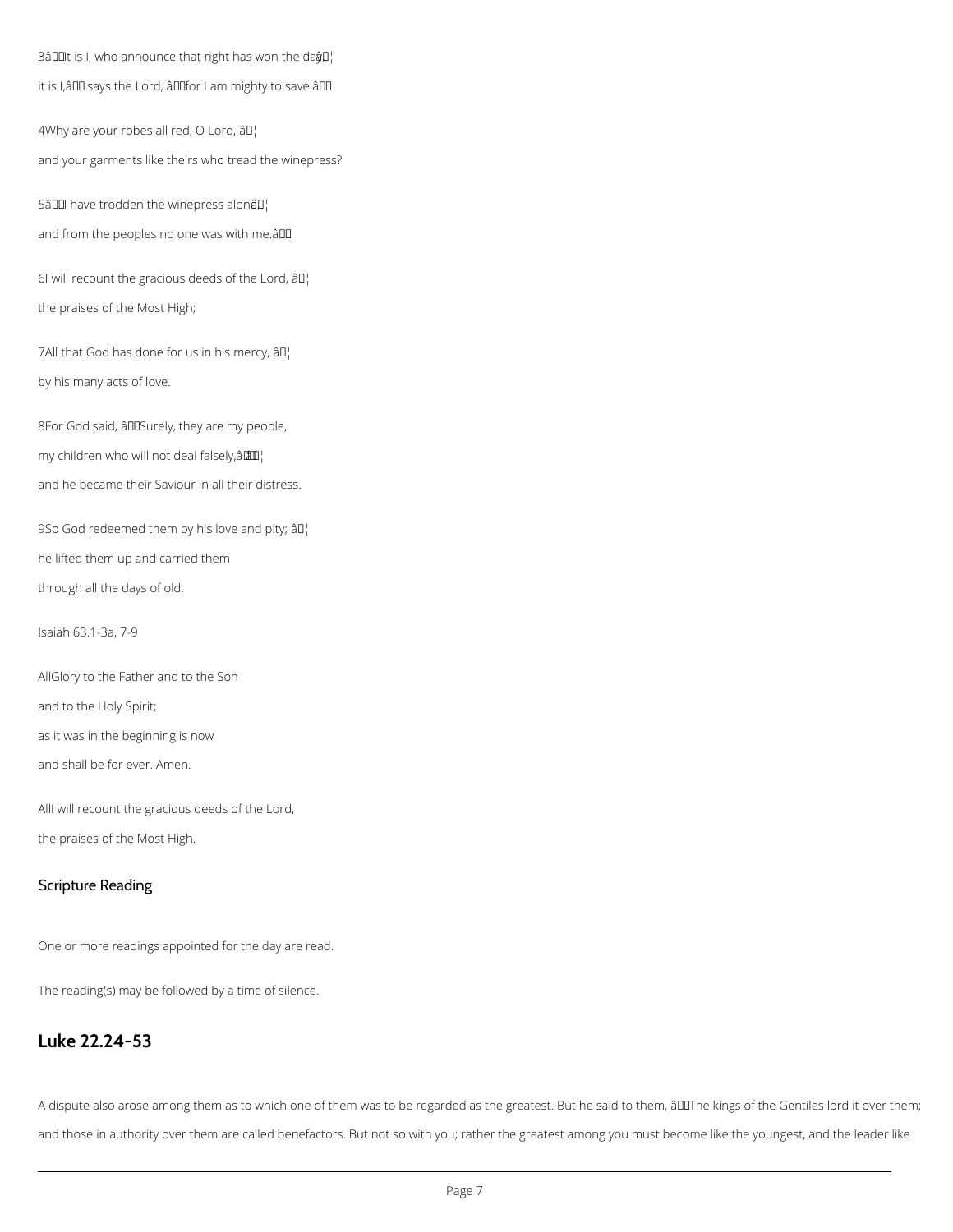one who serves. For who is greater, the one who is at the table or the one who serves? Is it not the one

â€~You are those who have stood by me in my trials; and I confer on you, just as my Father has conferre table in my kingdom, and you will sit on thrones judging the twelve tribes of Israel.

 $\hat{a} \in \tilde{S}$ imon, Simon, listen! Satan has demanded to sift all of you like wheat, but I have prayed for you tha turned back, strengthen your brothers.' And he said to him, â€~Lord, I am ready to go with you to pri crow this day, until you have denied three times that you know me.  $\hat{a} \in \text{TM}$ 

He said to them,  $\hat{a} \in \tilde{N}$  when I sent you out without a purse, bag, or sandals, did you lack anything? $\hat{a} \in \tilde{N}$  Th who has a purse must take it, and likewise a bag. And the one who has no sword must sell his cloak and me,  $\hat{a} \in \infty$  And he was counted among the lawless $\hat{a} \in \cdot$ ; and indeed what is written about me is being fulfille is enough.'

He came out and went, as was his custom, to the Mount of Olives; and the disciples followed him. When not come into the time of trial. $\hat{a} \in \text{Im}$  Then he withdrew from them about a stone $\hat{a} \in \text{Im}$ s throw, knelt down, a yet, not my will but yours be done. $\hat{a} \in \mathbb{M}$  [[Then an angel from heaven appeared to him and gave him stre became like great drops of blood falling down on the ground.]] When he got up from prayer, he came to t and he said to them, â€~Why are you sleeping? Get up and pray that you may not come into the time of t

While he was still speaking, suddenly a crowd came, and the one called Judas, one of the twelve, was le to him, â€~Judas, is it with a kiss that you are betraying the Son of Man?' When those who were arou strike with the sword? $\hat{a} \in \mathbb{M}$  Then one of them struck the slave of the high priest and cut off his right ear. healed him. Then Jesus said to the chief priests, the officers of the temple police, and the elders who h clubs as if I were a bandit? When I was with you day after day in the temple, you did not lay hands on m

#### o[r Luke 22.3](https://bible.oremus.org/?show_adj=no&vnum=no&fnote=no&version=nrsvae&passage=Luke+22.39-53))9 - 53)

We adore you, O Christ, and we bless you; Aby your holy cross, you have redeemed the world. God chose what is weak in the world to shame the strong. A M e adore you, O Christ, and we bless you.

A suitable song or chant, or a responsory in this or another form, may follow

We preach Christ crucified,

the power of God and the wisdom of God.

ABy your holy cross, you have redeemed the world.

God forbid that I should glory,

save in the cross of our Lord Jesus Christ.

AMe adore you, O Christ, and we bless you;

by your holy cross, you have redeemed the world.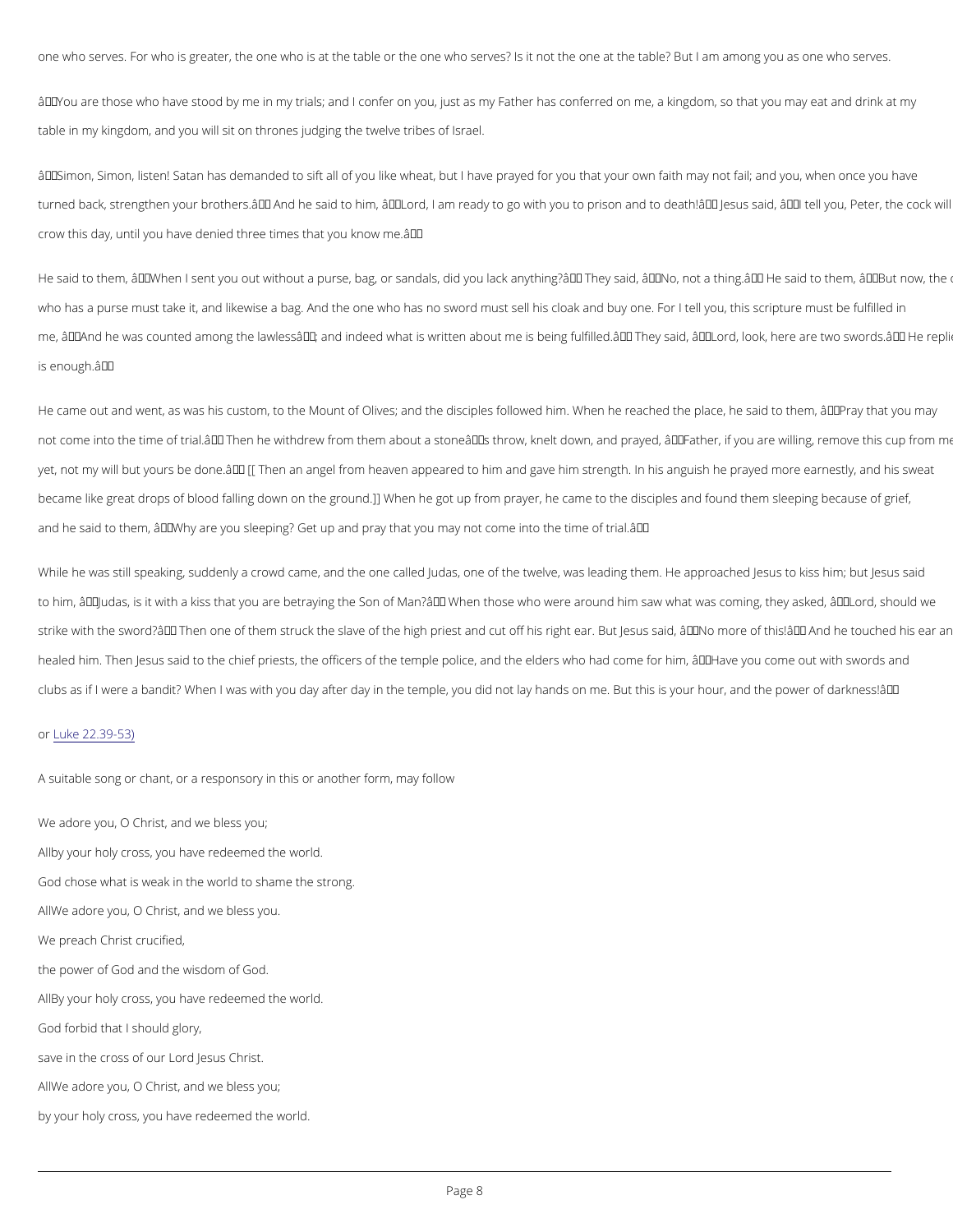cf 1 Corinthians 1 and Galatians 6

#### Gospel Canticle

The Benedictus (The Song of Zechariah) is normally said,

#### o[r Saviour of the World](https://cwdp.oremus.org//canticles/othercanticles/87.html) m(page be 6s4a4i)d

All The word of the cross is folly to those who are perishing, but to those who are being saved it is the power of God.

Refrain:

1Blessed be the Lord the  $\partial \mathcal{F}$ bd of Israel, who has come to his people and set them free.

 $2He$  has raised up for us a  $an$ Mghty Saviour, born of the house of his servant David.

3Through his holy prophets Godap<sup>th</sup>bmised of old to save us from our enemies,

4To show mercy to ourâ  $\frac{1}{2}$  of  $\frac{1}{2}$  cestors, and to remember his holy covenant.

 $5$ This was the oath God swore to o $\hat{a}$   $\overline{f}$ M father Abraham: to set us free from the hands of our enemies,

 $6$ Free to worship him wait M<sub>io</sub>ut fear, holy and righteous in his sight all the days of our life.

7And you, child, shall be called the proap Met of the Most High,

from the hands of all that hate us,

for you will go before the Lord to prepare his way,

8To give his people knowled& Jelof salvation

by the forgiveness of all their sins.

9In the tender compassion Tholf our God

the dawn from on high shall break upon us,

10To shine on those who dwell in darkness a the thadow of death,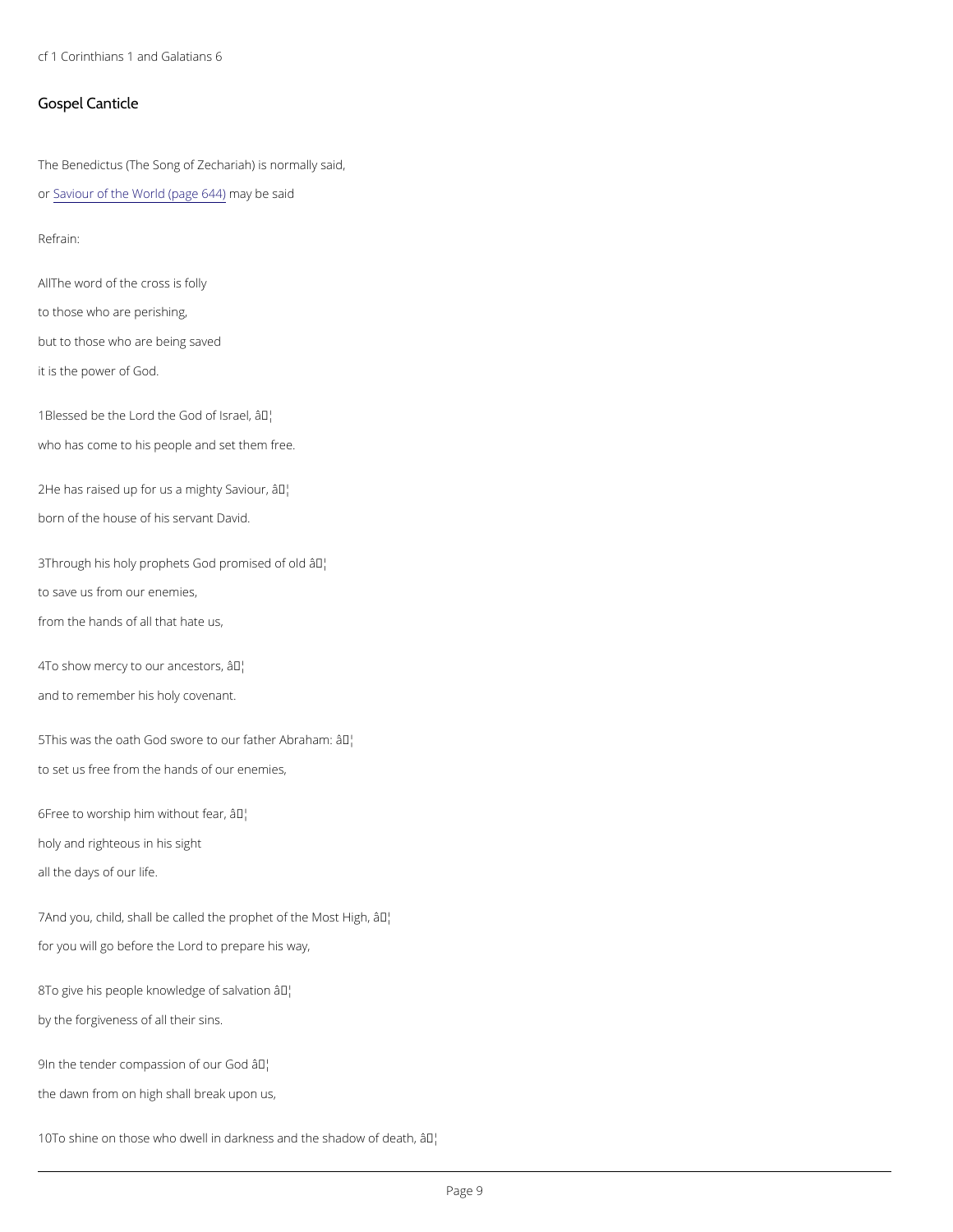and to guide our feet into the way of peace.

Luke 1.68-79

AlGlory to the Father and to the Son and to the Holy Spirit; as it was in the beginning is now and shall be for ever. Amen.

All The word of the cross is folly to those who are perishing, but to those who are being saved it is the power of God.

Refrain:

### Prayers

Intercessions are offered

¶ for the day and its tasks

¶ for the world and its needs

¶ for the Church and her life

Prayers may include the following cycle cem pages 364  $a \in 365$ 

¶ The persecuted Church

¶ The oppressed peoples of the world

¶ All who are lonely

¶ All who are near to death

¶ All who are facing loss

A form of prayeorn fpagel 8n&a1y be used.

The Litamy pages  $40$   $0.49$   $0.3$  be said instead of the Prayers.



These responses may be used

Lord, in your mercy

hear our prayer

(or)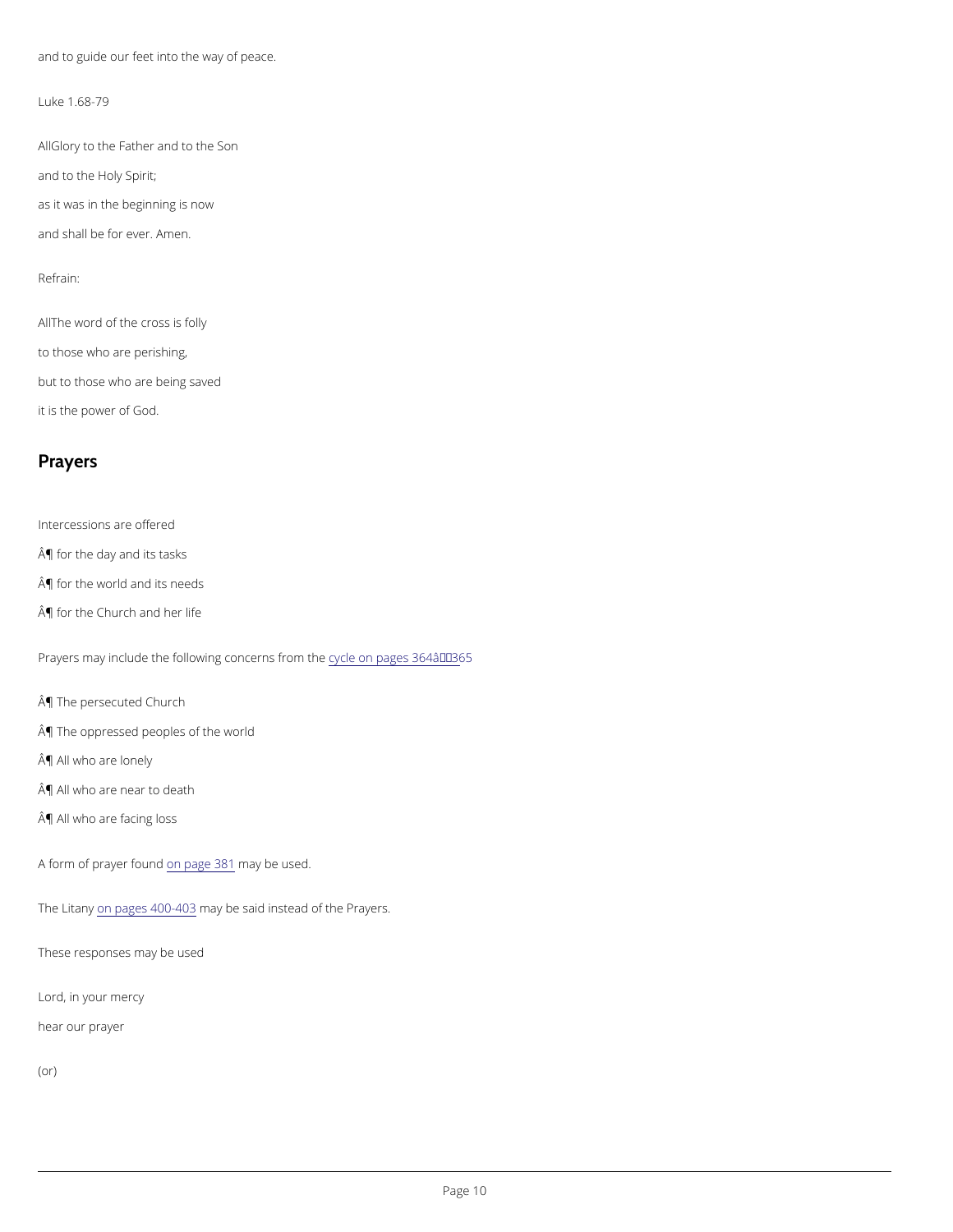Lord, hear us.

Lord, graciously hear us.

Silence may be kept.

The Collect of the day is said

Almighty and everlasting God,

who in your tender love towards the human race

Â Â Â Â Sent your Son our Saviour Jesus Christ

to take upon him our flesh

and to suffer death upon the cross:

grant that we may follow the example of his patience and humility,

and also be made partakers of his resurrection;

through Jesus Christ your Son our Lord,

who is alive and reigns with you,

in the unity of the Holy Spirit,

one God, now and for ever.

AllAmen.

The Lordâllas Prayer is said

Standing at the foot of the cross,

as our Saviour taught us, so we pray

AllOur Father in heaven,

hallowed be your name,

your kingdom come,

your will be done,

on earth as in heaven.

Give us today our daily bread.

Forgive us our sins

as we forgive those who sin against us.

Lead us not into temptation

but deliver us from evil.

For the kingdom, the power,

and the glory are yours

now and for ever.

Amen.